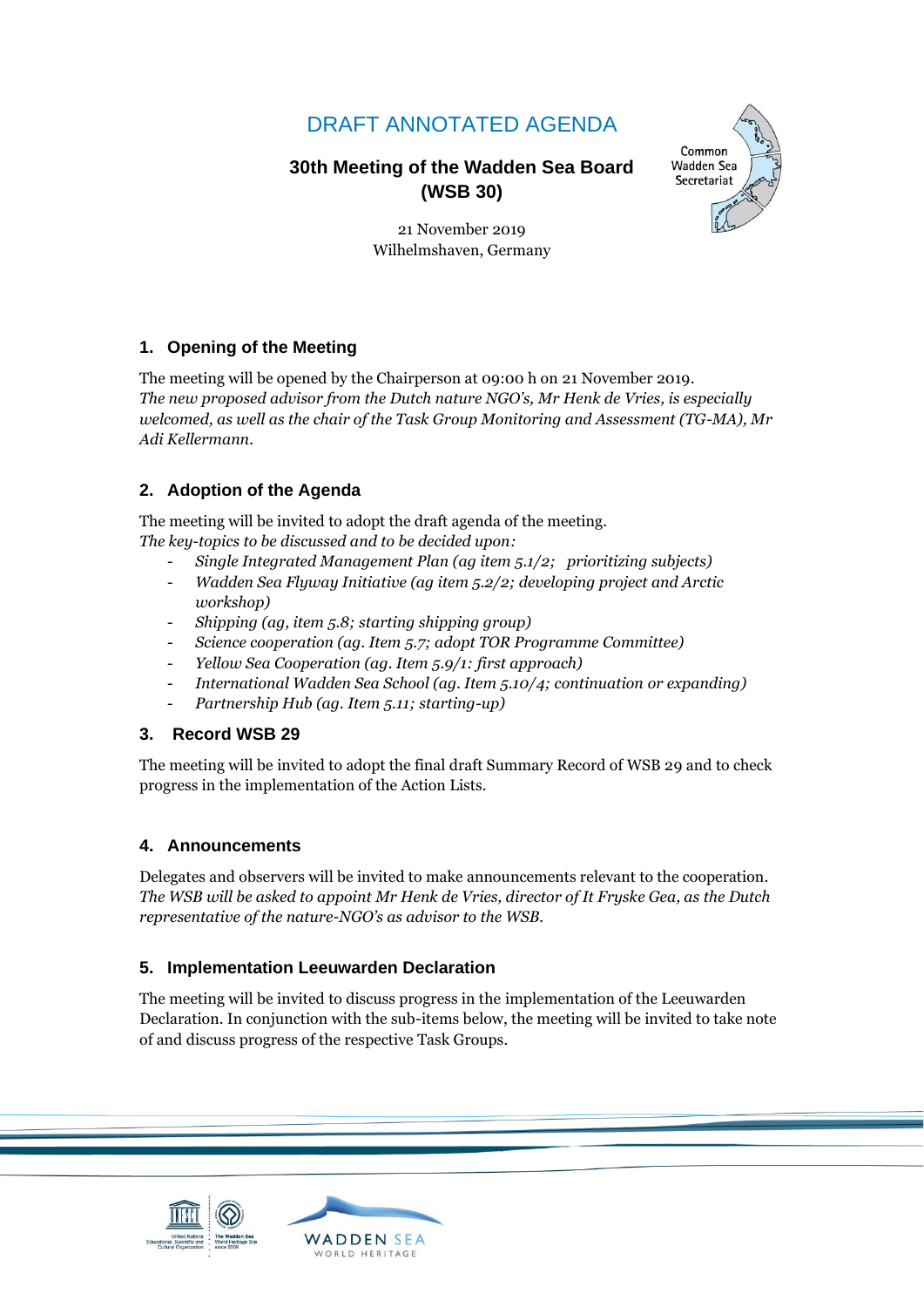#### 5.1 Wadden Sea World Heritage

*The Progress report of the TG-WH and a progress report of the PROWAD LINK project are submitted to take note of. The SIMP report (5.1/2) requires specific endorsement.* 

- 5.2 Nature conservation and integrated ecosystem management *The progress report of the TG-M is to take note of. Shipping issues are under agenda-items 5.5 and 5.8.*
- 5.3 Energy

*No documents*.

5.4 Climate

*Progress report of the Expert-Group Climate is to take note of*.

5.5 Maritime safety and pollution prevention of shipping

*A document with first proposals regarding the implementation of the PSSA Operational Plan 'Awareness and Education' is submitted by the TG-M to be discussed. In this document an update is also given on the status of the 4 shipping proposals endorsed by WSB29.*

- 5.6 Trilateral monitoring and assessment program *Introduction of the chair of the TG-MA, Mr Kellermann. Oral briefing by the chair on progress*.
- 5.7 Science cooperation

*Progress report of the Road Map Committee – Trilateral Research Agenda. TOR of the proposed Programme Committee TRA is submitted for adoption as well as endorsement of the next steps is to be taken*.

#### 5.8 Wadden Sea Forum

*Document on water management submitted by the WSF. Proposal by the WSF on starting a Shipping Group. The TG-M discussed the proposal and their review is submitted in a separate document*.

- 5.9 International cooperation *An assessment on the developments in the Yellow Sea in connection to the TWSC is submitted with a proposal for a first approach*.
- 5.10 Communication and education.

*A report on the evaluation of the WH anniversary bike tour is submitted with lessons learnt to take note of. The website waddensea-worldheritage.org will be officially launched at the WSB 30 meeting. An overview is given by press coverage in 2019*.

*A document submitted by the WWF contains 2 proposals for the continuation of the International Wadden Sea School for 2020-202.*

*A proposal is submitted regarding the organisation and first set-up for the ITB 2020* 5.11 Wadden Sea World Heritage Partnership Hub/Center

*Proposal is submitted how to start-up with the PH*.

#### **6. Any Other Business**

The meeting will be invited to discuss any other business.